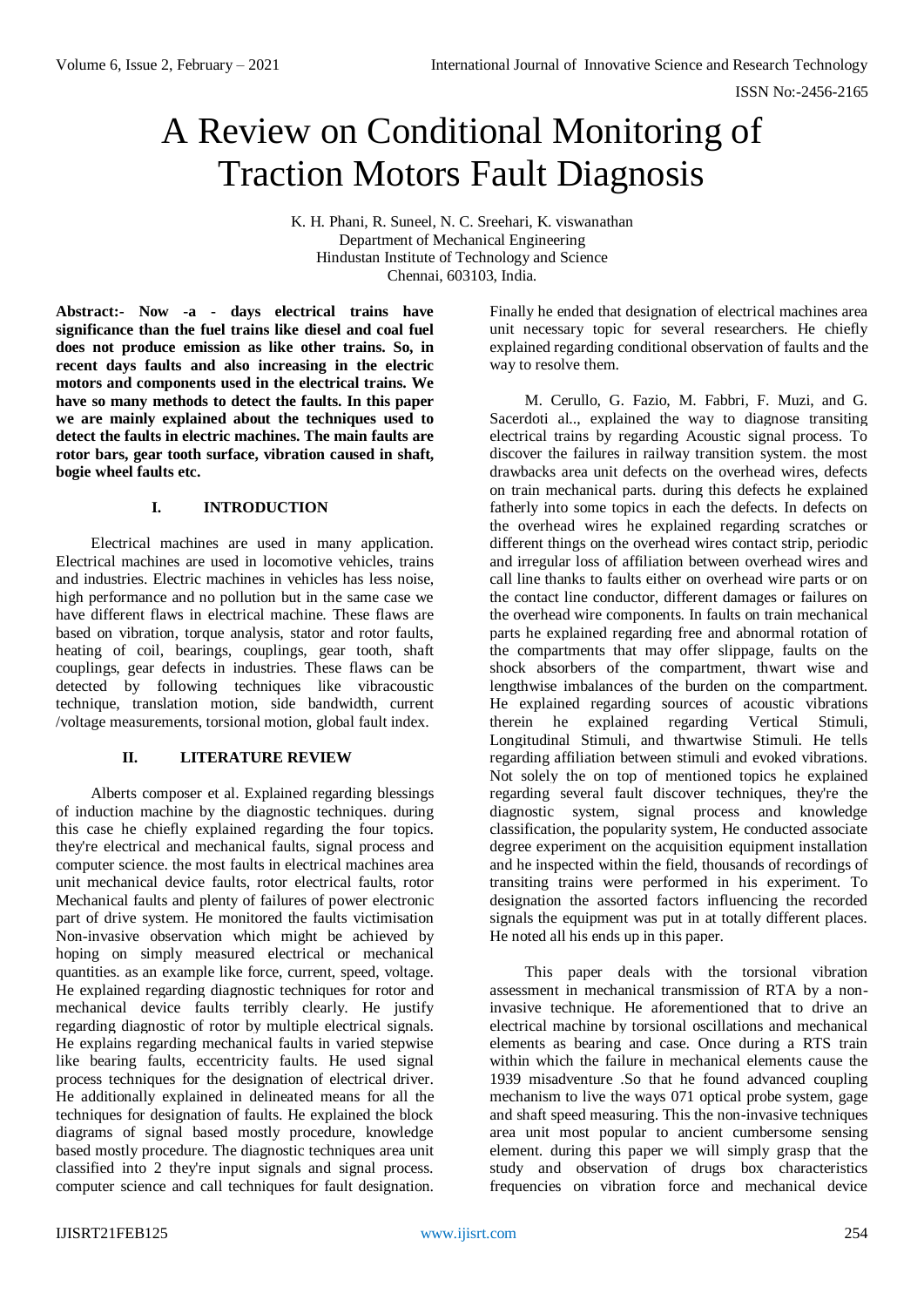current within the dealings error and at last shell and teeth contact. A force sensing element is employed between traction motor and case. the most goal of a non-invasive tool for observation of torsional vibration is to terminate magnetism force rather than force sensing element. The vibration signals of the traction motor area unit in 111 sorts they're stationary and non-stationary frequency parts in noise and additionally includes many signal process techniques like amplitude part reception, power spectral density and time averaging. The wave signals area unit analysed in steady state condition. The force of a traction motor is analysed and compared with quick Fourier rework in steady state condition. The stationary random signals area unit analyzed by the facility spectrum density. there's associate degree input intermediate, output stage of drugs box. Through the shaft 2 output governable magnetic brakes area unit joined within the case that permits wheel rail interaction simulation. The induction motor machine speed in V/R constant and shut loop area unit controlled by the ac drives. .so finally he maintained that the mechanical transmission of torsional vibrations through the noninvasive techniques.

Shahid hedayati Kia, Humberto hanao aforementioned that we will torsional vibration observant utilizing tour machine hardware engaging force estimation. The restrictive checking on substantial mechanical device framework is difficult to stay up in lightweight of the very fact that the few pressure sign following au courant the framework like burden force dynamic varieties, within and out of doors development.so that the frustration happens on the mechanical items of the framework. within the framework mechanical breakage is that the elementary standard flaw leader. The pole torsional disappointments area unit essentially caused due to revolution of twelve rehashed cyclic burdens and unsteady between the strain and also the pressure. The torsion vibration will be delivered by power offer, at the road starting at mechanical disfigurement and force pulsation.so that the mechanical device frameworks area unit galvanized to form instrument to interrupt down the mechanical blames during a framework. For the rotary engine generator, transient pressure is employed because the important equipment for the preventive maintenance. The force sensing element is employed as another wavering observant framework for the rotary engine generators. All the estimation techniques area unit primarily based on the optical take a look at framework. The estimation of the force in mechanical device framework will be belittled by the electrical machine input voltage and flow. In rigging box of electro mechanical framework the wellspring of vibration is during a general sense due to intermittent amendment in tooth surface solidness and within the equipment evolving mistake. The vibration sources turn out at starting and closure Rotation, the frequencies within the add vibration and force signal.

The investigation of observant the mechanical conduct in mechanical device framework by utilizing vibrations and acoustic sign. The mechanical device current investigation is another path for mechanical observant on the grounds that it okay could also be effectively accessible in trade. case

assumes a major job in mechanical application. By and huge placement is that the most well-known disappointment in machine. due to placement, the lattice of pinion and rigging will not work befittingly throughout activity, and this prompts a air mass focus at the skin of apparatuses. The deformities within the case will be distinguished by causing the sign. within the new case demonstrating pinion-wheel contact purpose with damping and solidness. during this tour engine contacts pinion and wheel the transmission mistake within the case is whimsy of the pinion and wheel, tooth profile blunder, non-uniform tooth dividing. By directional bed trial take a look at, the equipment box acquaints force motions connected with the frequencies of pinion and rigging turning. For this case, wheel turning and pinion frequencies and their abundancy area unit immense with the goal that It results set up parameter, capability and mechanical anxieties.

Andrea Stefani, Prince Albert composer, et.al.., aforementioned that the fashionable forty seven applications for stupendous tasks. This engines has exceptionally high rate and high effectiveness. The excellence of the acceptance engine is that the speed depends upon the facility offer. For checking the foremost extreme resistance footing drive is invented. The rotor disappointments will be effectively known by the Vienna strategy in footing drives. the many rotor deficiencies area unit seen in fashionable apparatuses. regarding 2 hundredth usually speaking tour engine flaws area unit seen in enterprises. The shortcomings like breakage of the bar cause high current in contiguous bars. to acknowledge the destroyed rotor bars and finish ring deficiencies in acceptance engine, engine current mark examination is exceptionally useful. Additionally, EMSA is fizzled for current managementled drives because the control circle cowl the wavering of the mechanical device current. Envelope, Hilberp amendment and Park amendment is employed to get rotor disappointments in acceptance engine. Power drives the footing applications to figure in field debilitating mode at the journey speed. The reception strategy is applied to mechanical device current. Presently a days, to remain aloof from this rotor blames in engine Voltage supply electrical converter nutritious is given to the acceptance engine. electrical converter acts sort of a mind for the machine. because it controls the inventory of current and drives with the mandatory field. throughout the MCSA and Spectra Analysis for conclusion of rotor flaws. By utilizing these ways to the tour engine it will create a couple of blames the acceptance engine. thus on defeat this shortcomings, we've got to associate electrical converter to the engine.

Bail Akin, Umut orguner, Hamid A.Toliyat, Mank Rayner clarifies regarding stage touchy discovery of engine blames inside the sight of commotion. He told that in 2 cases flaw analysis of electrical engines turns into a elementary concern. That 2 cases area unit (1) price& update of the machine is additional and (2) the engine price and fix cost most likely will not be in depth, but the expense connected with personal time is high. He aforementioned that sign handling procedures area unit recorded, concentrating on the adequacy and frequencies evaluations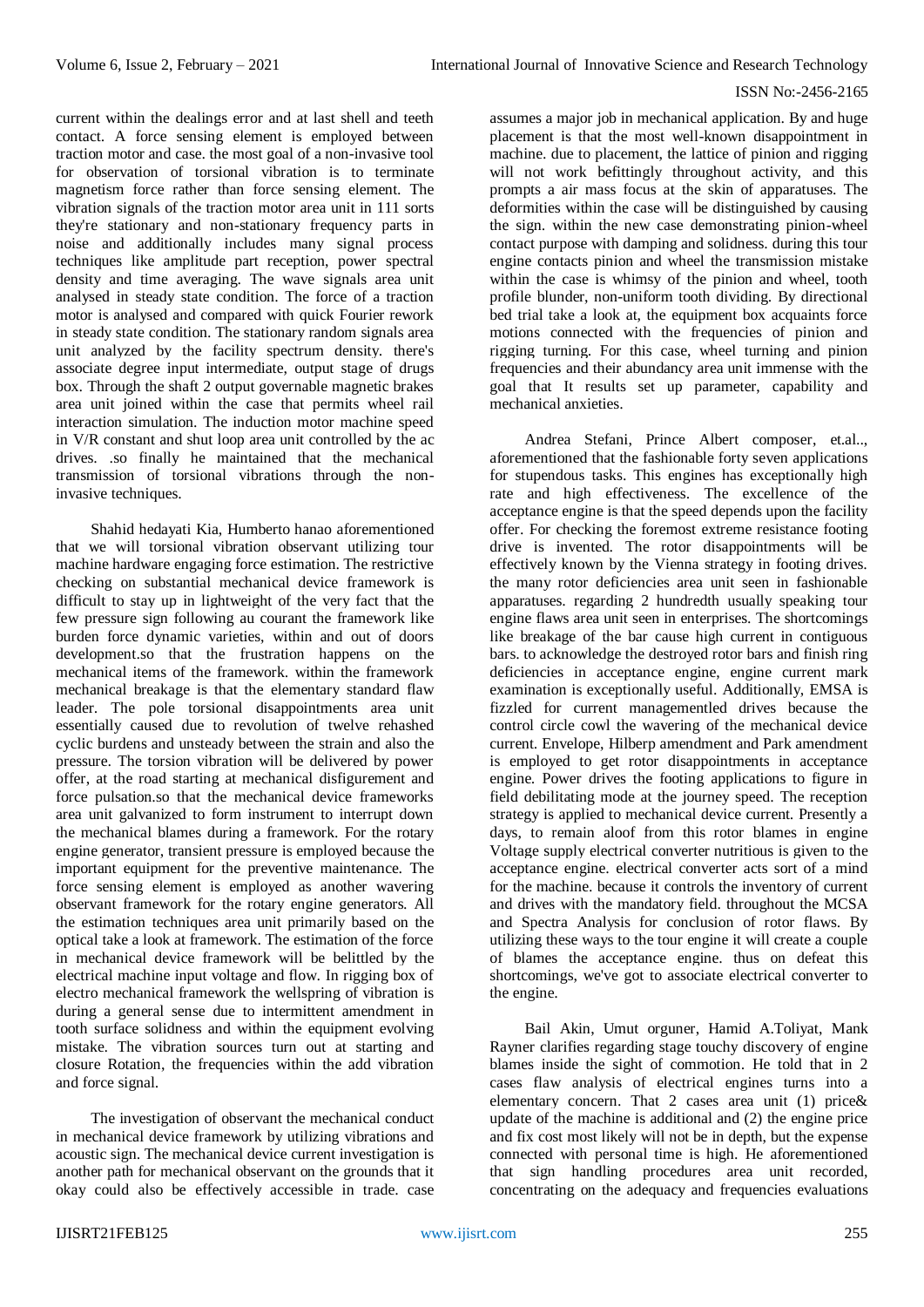of deformities that usually use line current or vibration data. thus on take a look at the reasonableness of the suggested ways, some of the examination analyses area unit dead utilizing trade microchips. during this take a look at for engine drive management DSP innovation is applied, the improved advantage of the getting ready units area unit being acknowledged in additional applications than any time in recent memory, as an example, deficiency recognition. request sounds area unit additional to misshape the essential elements, area unit on account of inverter-driven engine line current. He organized his standardize trial results and reenactment results. finally he likely that a simple commotion resistant continuous flaw identity verification equipment is displayed. He processed regarding stage delicate location. At that time he processed regarding his recreation results.in his replica he confirmed the viability of the projected strategy, a standard line current is displayed, he aforementioned that the low.

Alberto composer, Fiorenzo, Givonanni Fraceschini, Carla Tassoni joins along and clarifies regarding the tour engine blames by the shut circle management sway on the coping with of faults.. during this paper he simply clarifies that however the symptomatic framework recognizing the problems in electrical machines thus on spare the aggregation cost process or to displacement elements. He antecedently processed however the imperfections area unit known within the open circle tour machines. during this paper he enclosed real electrical deficiencies and rotor breakage to the open circle acceptance machines analysis method. during this one part a guide sufficiency of express lines bestowed by the failings within the vary of varied factors. He processed the goddamned machine models by stages. initial stage during this is mechanical device shorted circuit model and second stage during this is rotor bar breakage model. At that time he processed regarding management sway on varied factors. He detected the end result on his investigation that directed utilizing on top of processed procedures. Finally he reasoned that to the extent voltage is provided machines area unit involved and also the electrical shortcomings area unit distinguished and assessed by utilizing the segments of flow house vector spectrum**.**

Gaetan Didier, Eric ternisien, role player caspary, and Hubert Razik, et al., Fault location of broken rotor bars in acceptance engine utilizing a worldwide defect list. For the transformation of mechanical device vitality Induction engine assumes a major job. the frustration of this engine causes a real monetary expense. The assortment of deficiencies that happen area unit rotor area unit unessential vibrations, poor starting execution, force vacillations. There area unit varied ways to get the rotor disappointments. one among them were best-known to tell apart the sideband round the spherical offer repeat. during this examination we have a tendency to apply non-parametric (or) there's another strategy that is Bartlett technique thus on discover additional frequencies and size of every sideband created by the rotor shortcomings. research worker have simply utilised the prompt power vary investigation for the interpretation of broken rotor bar. There area unit a couple of focal points of utilizing immediate power vary area unit distance of

additional segments in low repeat and also the low repeat half is located squarely at the speed motions repeat the finding of broken bars will be improved by the fleeting power in low repeat. transcendental pinnacles is employed for additional pointer of finding knowledge regarding the state engine. we will clearly grasp the tousled bar within the engine once the scale record builds, the non-parametric vary or averaging amount grams area unit utilised to minimize the amendment and to enhance the assessment of the components.

satish rajagopalan, Thomas G. Habetler, Fellow, Ronald G. Harley, Tomy Sebastian and Bruno lequesne. Flow and voltage-based investigation of imperfections in equipment coupled to the electrical engine. equipment shapes a major job in varied mechanical device framework. within the majority of the cases the apparatuses is combined with electrical gadgets. Deformities in equipment causes spasmodic in aggregation set up for enterprises. consequently it prompts the lower in gain. it's a territory that a major range of them arrange to center to look at and moreover a substantial heap of them created analysis on wave examination. The measuring device is employed to get the vibration which can cause burden in low delicate zones in such cases the investigation of equipment deserts from the determination of engine current provide a price touchy arrangements that frequencies of rigging tooth lattice will be seen within the gift repeat vary. With the goal that we will grasp the impact on the engine terminal voltage and current of various rigging deserts which includes injured gear-tooth, Blush 345 dc (BLDC) drives area unit extraordinarily valuable to screen the mechanical device voltage as opposition the mechanical device current. There area unit varied states of riggings they're spike gear, voluted equipment, slant gear, worm equipment and straight rigging. throughout the course changes between 2 shafts spike rigging cannot be utilised. Incline equipment area unit utilised to maneuver management between interfacing shaft. it's loud at fast. equipment reddening for the foremost half happened decreasing of teeth and once the film separates to alter the metal to metal contact. Vibration vary *{is utilisedlis* employed is used to spot the frustration geared vibrations and moreover most often utilized analysis area unit calculable utilizing measuring device. the foremost unremarkably utilised instrument old-time of the problems frequencies is thru AM**.**

Humberto Henao, Hubert Razik, Gerard-Andre capolino consolidated along and disclosed that the way to distinguish 3 stage tour machine rotor absconds by investigatory philosophy of the mechanical device current repeat sounds count. 3 stage tour machines area unit in addition best-known for dependable and low cost elements. These will be exposed to outer pressure that area unit originating from the framework and corruption will happen even within the electrical and mechanical items of tour engine. The squirrel enclosure structure that speaks to in far more than ninety nine % of the acceptance machine fabricating mechanical device deformities area unit usually known with protection disappointment and that they area unit unremarkably called stage to stage (or) stage to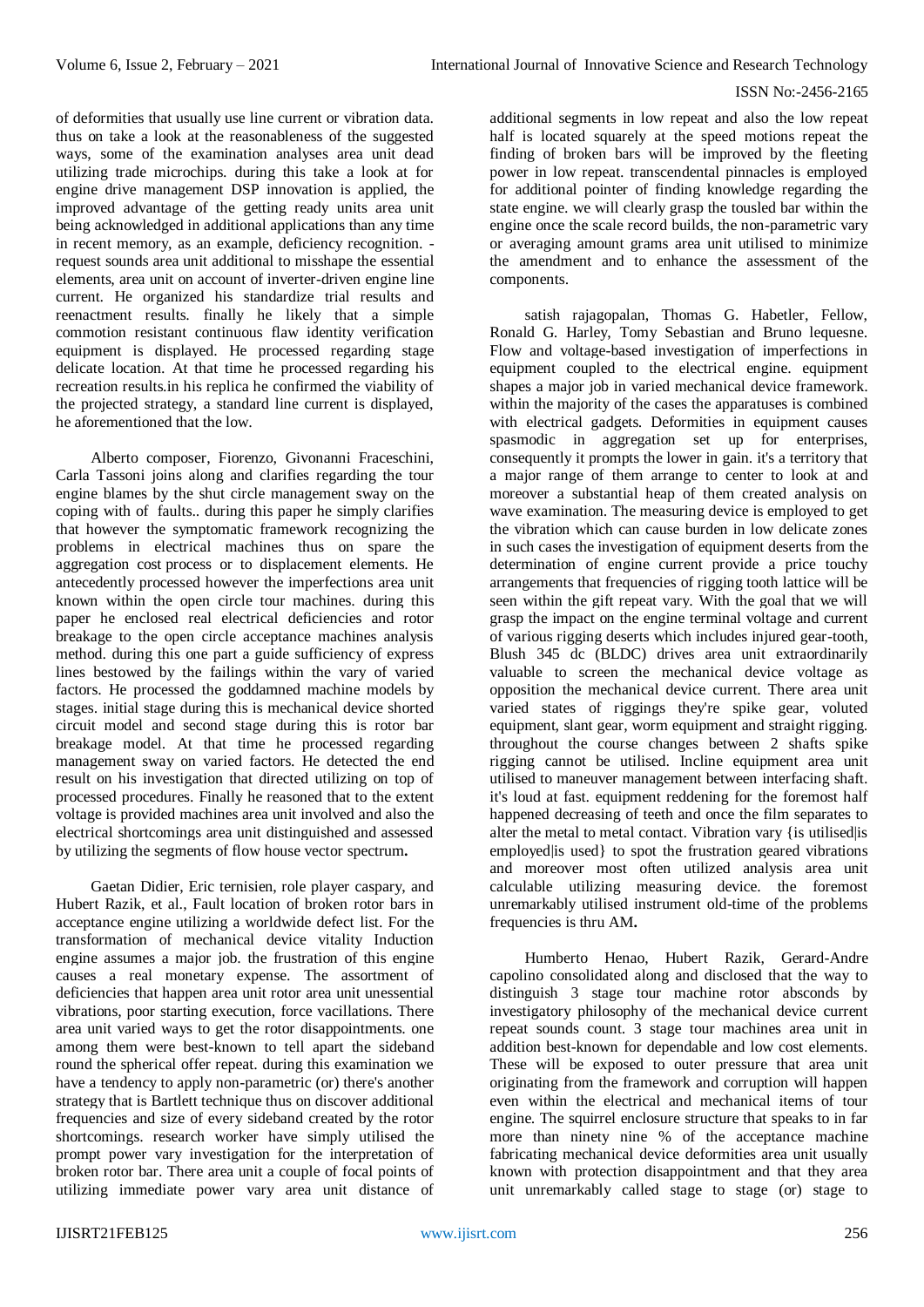impartial flaws. The essential drivers of mechanical device disappointment protections area unit high mechanical device center winding temperature, hamper, dampness, and squirrel-confine. The each rotor and mechanical device investigation depends on engine current mark examination. during this twice-slip-recurrence aspect teams area unit utilised round the basic repeat of engine current sensors area unit utilised to approve the current sensors area unit utilised to approve the failings in acceptance engine associate degreed related to similar data getting board through voltage attention to size of extent and low-pass an instating channels to line the repeat band dimension to deal with extend.

Intensive examinations were did obsessed on typical fast Fourier amendment technique was projected for each mechanical device current band outer motion sensors to acknowledge the rotor broken bars and mechanical device twisting shortcircuits to untangle the repeat knowledge. to enhance the fft amendment repeat interjection is employed. This improvement makes the departure estimation increasingly precise. The ZFFT technique focuses on the repeat transfer speed of the actual signaling by dynamic the repeat and devastating thus on see it with high repeat goals. to ascertain the frequencies during a preset transfer speed utilizing of twitter Z amendment is superb. The variance between the sign and also the tones during a similar house will be accomplished by the variance strategy that depends on calculation. it'll offer higher execution to follow the frequencies of the sign. They figure the facility repeat vary thickness (PSD). MUSIC depends on the Pisarenko thought. due to the presentation of averaging the extra clamor eigenvectors it's the most effective exhibitions than Pisarenko strategy. High goals repeat estimation strategy is barely the MUSIC technique. The ZMUSIC calculation contains of 3 steps.it begins with the estimation of the autocorrelation framework. The MUSIC technique is an incredible plus for characteristic frequencies from a brief data record sign lined in commotion. The MUSIC strategy is speedier and actual in extricating frequencies during a preset knowledge transfer capability. For acceptance machine early broken bar deficiency acknowledgment utilizing the vary examination ZMUSIC may be a usually wonderful technique. this method can assist U.S. with sleuthing the deformities within the footing motors.

Conditional observant of mechanical device frameworks assumes a major key job in fashionable applications.. The vibration signal within the framework speaks to the conduct of mechanical framework. Riggings area unit the many elements utilised for mechanical power transmission wherever we have a tendency to area unit amassing within the field of condition checking from not a few years. The wave estimations area unit utilised for condition checking of issue identification of rigging. There we've got varied downsides within the institution of riggings in a neighborhood and important expense and in openness in mounting the wave transducers. The measuring device is employed as a electrical device to determine the mechanical thwartwise vibration .the localisation of rigging tooth impacts the pole and torsional vibrations. previous an oversized range of them take an attempt at the purpose of

mechanical defaults because the heap minute on the mechanical device current vary. the knowledge and yield pivots frequencies of a 1 part case area unit initially distinguished round the stockpile repeat within the mechanical device current vary and plenty of endeavor were completed with enough theoretic foundations with sure functions behind that the equipment mechanical attributes repeat will recognized acceptance machine is employed as force sense to the estimation of magnetism force for condition checking. A 3D model for prod and voluted apparatuses area unit coupled to the acceptance machine together with the 2 shafts and orientation. Damping variable is employed to decide on the repeat knowledge transfer capability wherever important imperfectness connected sounds area unit located. The examination of rigging tooth surface hurt will be seen by a method for non-obtrusive obsessed on the SCS VIF. The non-intrusive issue determination of equipment tooth surface hurt deficiency discovery in one part rigging based mostly electro mechanical framework at varied hub levels.

Conditional observant of the electrical framework assumes a major job in varied mechanical procedures. Vibration sign area unit photos of nonstop activity in mechanical frameworks. This could be illustrative of its free and traditional dynamic conduct energized by outer sources. Riggings area unit for the foremost half utilised in varied frameworks to maneuver management beginning with one shaft then onto successive for enlarged force even as force. important sources on vibration for legitimate apparatuses area unit primarily due to rigging network firmness and shift times geared transmission blunders. traditional equipment deformities area unit known with gear tooth anomalies, as an example, tooth breakage, anatomical structure splits, caught teeth, biting hurt and tooth surface hurt that area unit confined territories. These flaws area unit created by the apparatuses at motion repeat which might cause a additional in depth repeat appropriation within the vibration vary. In machines, electrical sign analyze mechanical device flow and surmised magnetism force examination. These area unit 2 non-obtrusive ways that talk to a good choice in distinction to vibration determination with very little changes in machine institution. we have a tendency to notice that the work repeat will be effectively calculable due to the flooded size within the mechanical device current vary. The impact of the pinion rigging harms the work frequencies within the equipment framework. magnetism force estimation shows grease misfortune imperfectness recognition for gear-based engine drives and teeth adhering to the equipment footing framework, gear surface wear surrenders. In distinction to gears, the deformity on the sent tooth imperfectness can produce a powerful impact within the flip repeat cyclicity scrutiny to the deformity space within the vibration signal that's led to by the transmission of mechanical force. A noninvasive procedure for deficiency examination of a pinion tooth surface hurt flaw is displayed. These occasional marks speak to the Fourier arrangement and circularize the repeat house over the vary of the mechanical device current vary. Non-obtrusive issue analysis of pinion tooth hurt is blunder identification during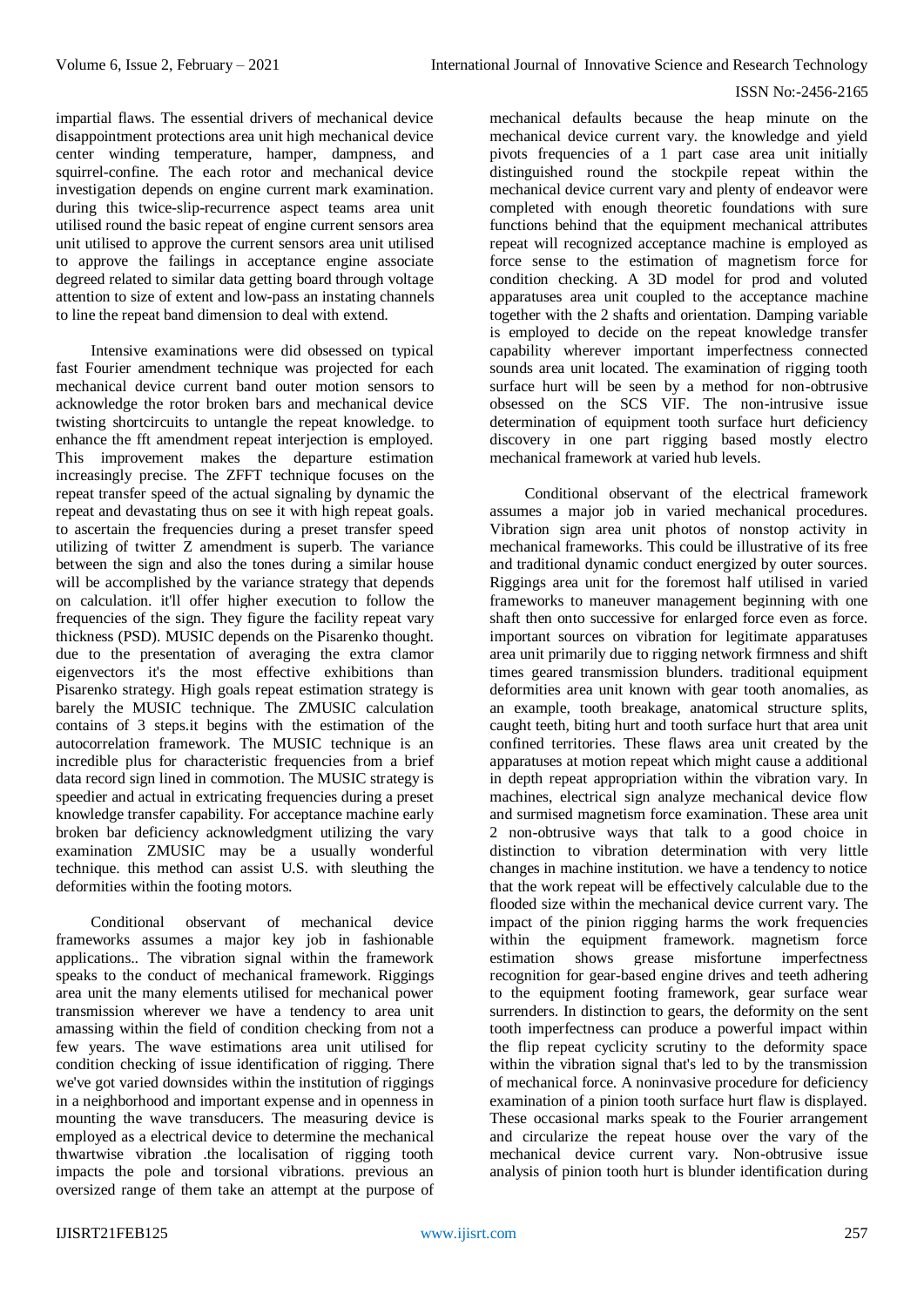a solitary stage gear framework worked by a three-stage tour machine**.**

During this paper he clarifies regarding the deficiencies of broken bars in tour engine. The shortcomings in broken bars will be influenced by the heap following au courant the engaging field direction and this will be redressed by the essential plan of apparatus wavering. The bas fifty seven plan of apparatus wavering due to broken bars has been utilised. This strategy s area unit in addition utilised for distinguishing broken bars and moreover for

aggregation deserts within the rotor. The engine was unbroken running below varied excitation area unit curving direct-line, beat transfer speed, open circle consistent volts per hertz management and PWM for the advance of rotor enclosure condition observant of acceptance engine aspect band dimension systems area unit unremarkably utilised . Swing edge is careful band on the engaging customary in engaging machines due to the distance of rotor broken bars the investigation of fabric science of apparatus wavering marvel within the rotor engaging field orientation.

| SNO              | <b>FAULTS</b>                                                 | PROCESSES USED FOR DIAGNOSIS<br><b>OF THE FAULTS</b>                                                         | <b>REFERENCE</b> |
|------------------|---------------------------------------------------------------|--------------------------------------------------------------------------------------------------------------|------------------|
| 1.               | Electrical faults, Mechanical faults                          | Multiple electric signals, time domain<br>analysis, time frequency analysis                                  | $[1]$            |
| 2.               | Pantographs, electrical contact lines, rail<br>bogies wheels  | Vibraacoustic technique to diagnose<br>electric trains and components                                        | $[2]$            |
| 3.               | Vibration caused in the rotating shaft                        | Translation motion, torsional motion<br>,tachometer, zebra zone tape                                         | $[3]$            |
| 4.               | Fatigue of shaft, gear boxes, bearing faults                  | Different electromagnetic torque estimation                                                                  | $[4]$            |
| 5.               | Gear box defects in electrical machines                       | Different current measurement                                                                                | $[5]$            |
| 6.               | Induction machines rotor faults                               | Using side Bandwidth techniques and in<br>time varying conditions by strategy of<br>induction machine drives | [6]              |
| $\overline{7}$ . | Detection of motor faults                                     | Using phase sensitive in the presence of<br>noise and using signal to noise ration                           | $[7]$            |
| 8.               | Induction motor stator and rotor faults                       | Using closed faults loops and the spectrum<br>of field current components                                    | [8]              |
| 9.               | Detection of broken bars                                      | Using a global fault index technique and<br>stator voltage and current technique                             | $[9]$            |
| 10.              | Faults in gear tooth and loss of lubricants                   | Using current voltage when gear coupled to<br>electric motor and high précised<br>accelerometer and sensors  | $[10]$           |
| 11.              | Induction machine rotor faults                                | Stator current frequency components                                                                          | $[11]$           |
| 12.              | Three phase induction machine<br>faults(mechanical faults)    | MUSIC technique, FSDO estimation, Z-<br>MUSIC Algorithm, frequency component<br>analysis                     | $[12]$           |
| 13.              | Gear tooth surface damage faults                              | Induction machine electrical signature<br>analysis (IMESA)                                                   | $[13]$           |
| 14.              | Gear tooth surface damage faults                              | Machine current signal analysis, stator<br>current space vector instantaneous<br>frequency.                  | $[14]$           |
| 15.              | Effect of load magnitude on diagnosis of<br>broken bar faults | Pendulous oscillation phenomenon, space<br>vector method                                                     | $[15]$           |

### *A Table on Summarized Process:*

Table 1